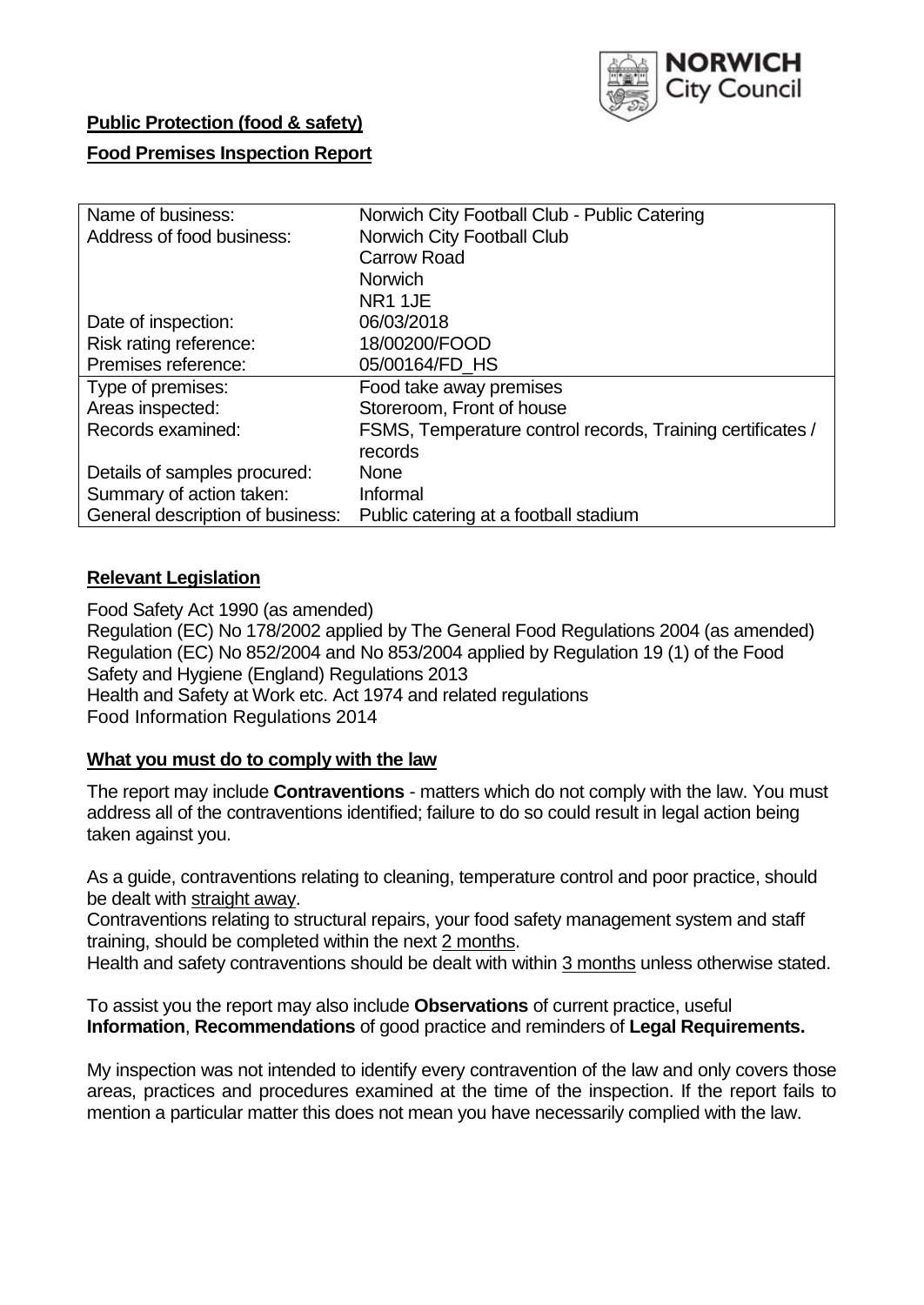# **FOOD SAFETY**

### **How we calculate your Food Hygiene Rating:**

The food safety section has been divided into the three areas which you are scored against for the hygiene rating: 1. food hygiene and safety procedures, 2. structural requirements and 3. confidence in management/control procedures. Each section begins with a summary of what was observed and the score you have been given. Details of how these scores combine to produce your overall food hygiene rating are shown in the table.

| <b>Compliance Area</b>                     |          |                  |                | <b>You Score</b> |                |    |           |    |      |  |  |
|--------------------------------------------|----------|------------------|----------------|------------------|----------------|----|-----------|----|------|--|--|
| Food Hygiene and Safety                    |          |                  |                | 0                | 5              | 10 | 15        | 20 | 25   |  |  |
| <b>Structure and Cleaning</b>              |          |                  | 0              | 5                | 10             | 15 | 20        | 25 |      |  |  |
| Confidence in management & control systems |          |                  | $\overline{0}$ | 5                | 10             | 15 | 20        | 30 |      |  |  |
|                                            |          |                  |                |                  |                |    |           |    |      |  |  |
| <b>Your Total score</b>                    | $0 - 15$ | 20               | $25 - 30$      |                  | $35 - 40$      |    | $45 - 50$ |    | > 50 |  |  |
| <b>Your Worst score</b>                    | 5        | 10 <sup>10</sup> | 10             |                  | 15             |    | 20        |    |      |  |  |
|                                            |          |                  |                |                  |                |    |           |    |      |  |  |
| <b>Your Rating is</b>                      | 5        | $\overline{4}$   | 3              |                  | $\overline{2}$ |    |           |    | 0    |  |  |

000005

Your Food Hygiene Rating is 5 - a very good standard

## **1. Food Hygiene and Safety**

Food Hygiene standards are excellent. You demonstrated full compliance with legal requirements. You have safe food handling practices and procedures and all the necessary control measures to prevent cross-contamination are in place. **(Score 0)**

## Contamination risks

**Observation** Contamination risks were controlled.

#### Hand-washing

**Observation** Hand washing was managed well and wash-hand basins were well stocked with hand cleaning material.

## Personal Hygiene

**Observation** I was pleased to see that standards of personal hygiene were high.

## Temperature Control

**Observation** I was pleased to see you were able to limit bacterial growth and/or survival by applying appropriate temperature controls at points critical to food safety and that you were diligently monitoring temperatures.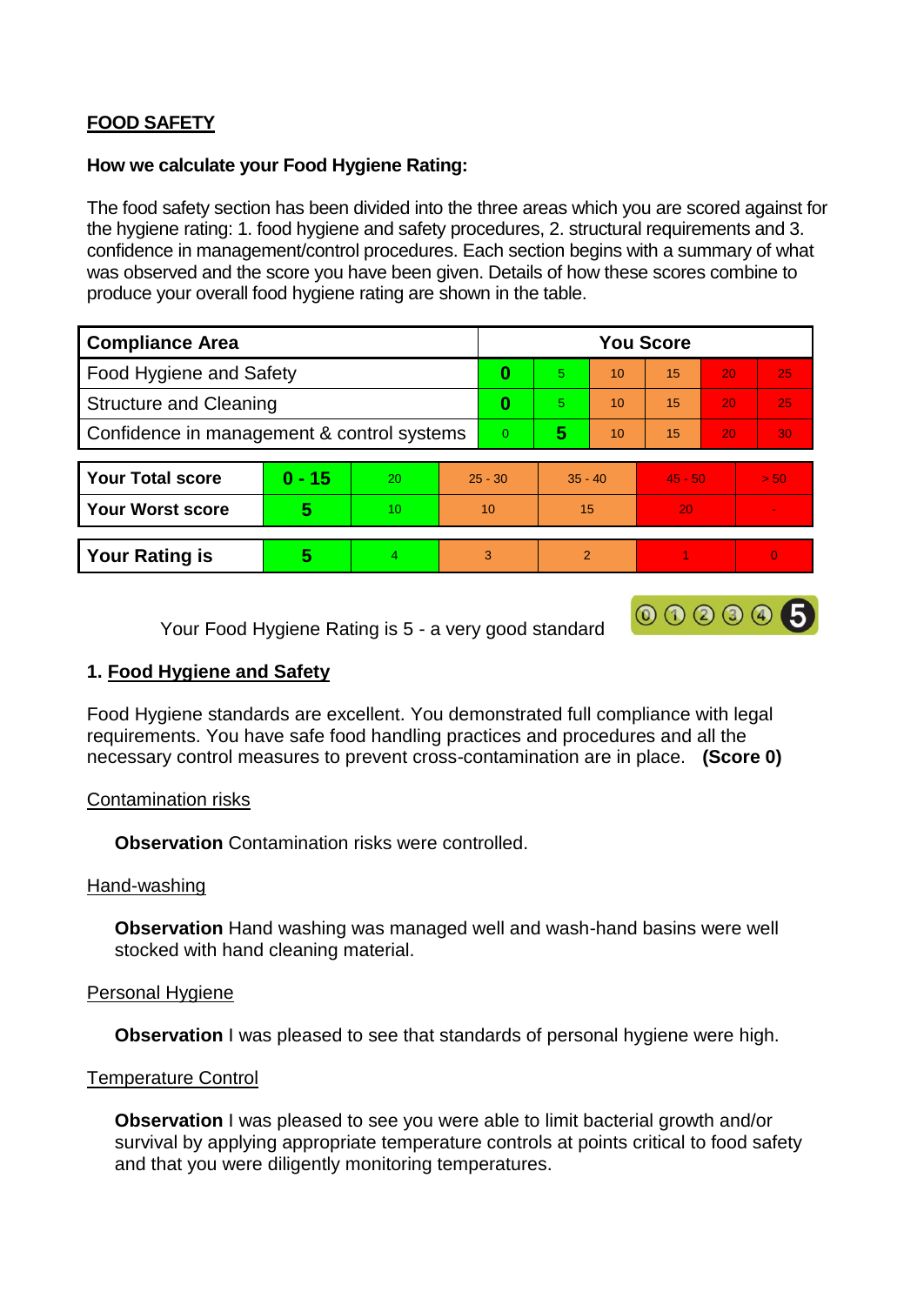## **2. Structure and Cleaning**

The structure facilities and standard of cleaning and maintenance are all excellent and you demonstrated full compliance with the law. There is evidence of effective pest control and procedures are in place to rectify any problems as they arise. There is good provision for waste disposal. **(Score 0)**

## Cleaning of Structure

**Observation** The kitchen had been well maintained and the standard of cleaning was exceptionally high.

### Facilities and Structural provision

**Observation** I was pleased to see the premises had been well maintained and that adequate facilities had been provided.

## **3. Confidence in Management**

A food safety management system is in place and you demonstrate a very good standard of compliance with the law. Food hazards are understood properly controlled managed and reviewed. Your records are appropriate and generally maintained. Your staff are suitably supervised and trained. You have a good track record. There are some minor contraventions which require your attention. **(Score 5)**

#### Proving Your Arrangements are Working Well

**Contravention** The following matters are needed in order to demonstrate you Food safety management system is working as it should:

 when going through historical temperature records there were blank columns where hot holding temperature readings should have been completed. I also noted some written hot holding readings which were below your stipulated minimum temperature of above 65 degrees celsius. You need to ensure staff are following your own written procedures.

## **Traceability**

**Observation** Your records were such that food could easily be traced back to its supplier.

## Waste Food and other Refuse

**Observation** You had measures in place to dispose of waste food appropriately and were employing the services of an approved waste contractor.

## **Training**